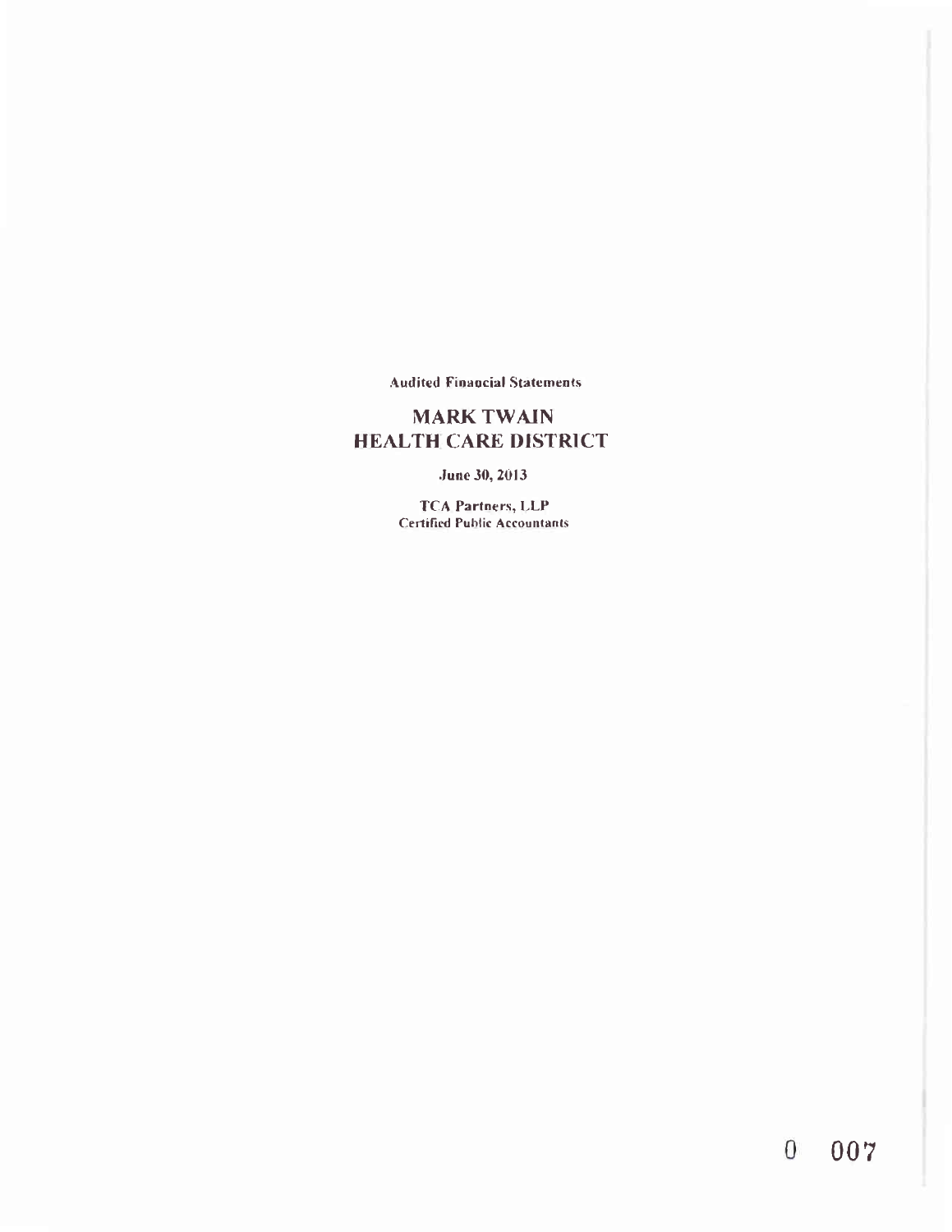#### **Audited Financial Statements**

 $\omega$ 

#### MARK TWAIN HEALTH CARE DISTRICT

June 30, 2013

|--|

|--|--|--|

#### **Audited Financial Statements**

| Statements of Revenues, Expenses and Changes in Net Position 2000 and the contract of the contract of 7 |  |
|---------------------------------------------------------------------------------------------------------|--|
|                                                                                                         |  |
| Notes to Financial Statements                                                                           |  |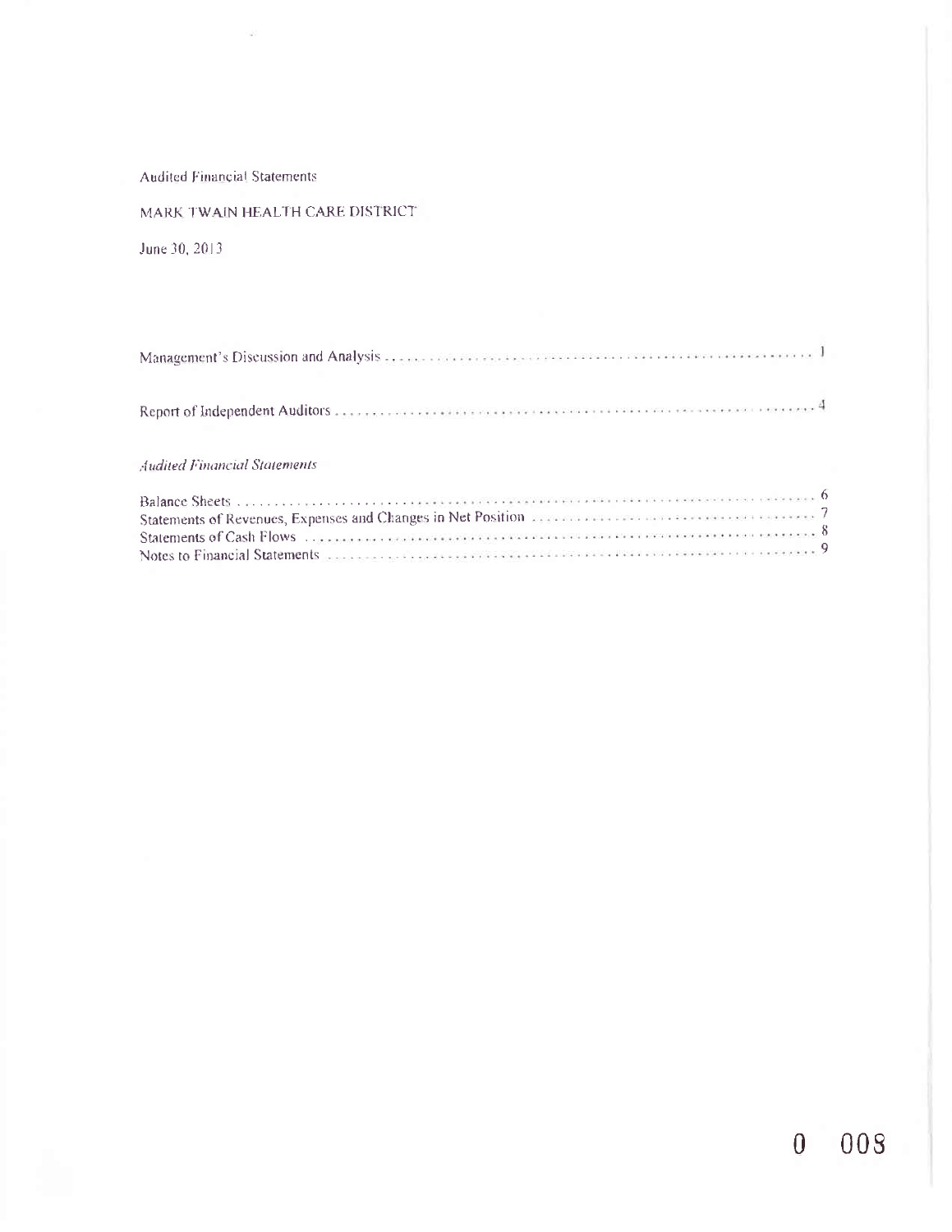#### Management's Discussion and Analysis

#### MARK TWAIN HEALTH CARE DISTRICT

June 30, 2013

The management of the Mark Twain Health Care District (the District) has prepared this annual discussion and analysis in order to provide an overview of the District's performance for the fiscal year ended June 30, 2013 in accordance with the Governmental Accounting Standards Board Statement No. 34, Basic Financials Statements; Management's Discussion and Analysis for State and Local Governments. The intent of this document is to provide additional information on the District's financial performance as a whole in addition to providing a prospective look at revenue growth, operating expenses, and capital development plans. This discussion should be reviewed in conjunction with the audited financial statements for the fiscal year ended June 30, 2013 and accompanying notes to the financial statements to enhance one's understanding of the District's financial performance.

#### **Financial Highlights**

The District's financial statements consist of three statements: balance sheet; statement of revenues, expenses, and changes in net assets; and statement of cash flows. These financial statements and related notes provide information about the activities of the District, including resources held by the District but restricted for specific purposes by contributors, grantors, or enabling legislation.

The balance sheet includes all of the District's assets and liabilities, using the accrual basis of accounting, as well as an indication about which assets can be used for general purposes and which are designated for a specific purpose.

Highlights within the balance sheet for the year are: (1) total assets increased by approximately \$1.7 million due to the \$1.7 million increase in the District's interest in Mark Twain Medical Center; and (2) other receivables decreased by approximately \$349,000 due mainly to property taxes being paid this year before year end on a timely basis, unlike in the prior year.

The statement of revenues, expenses and changes in net position reports all of the revenues earned and expenses incurred during the time period indicated. Nets position (the difference between total assets and total liabilities) is one way to measure the financial bealth of the District.

Highlights within the statement of revenues, expenses and changes in net assets for the year are: (1) a slight decrease in revenues over expenses of approximately  $$19,000$  as compare to the prior year increase of  $$69,000$ ; and (2) a  $$1.7$ million 2013 gain in the interest in Mark Twain Medical Center due to the Hospital experiencing a better financial year than in 2012 when the interest loss of approximately \$2.1.

The statement of cash flows reports the cash provided by and used by the District's operating activities, as well as other cash sources such as investment income and cash payments for capital additions and improvements. This statement provides meaningful information on how the District's cash was generated and how it was used during the fiscal year.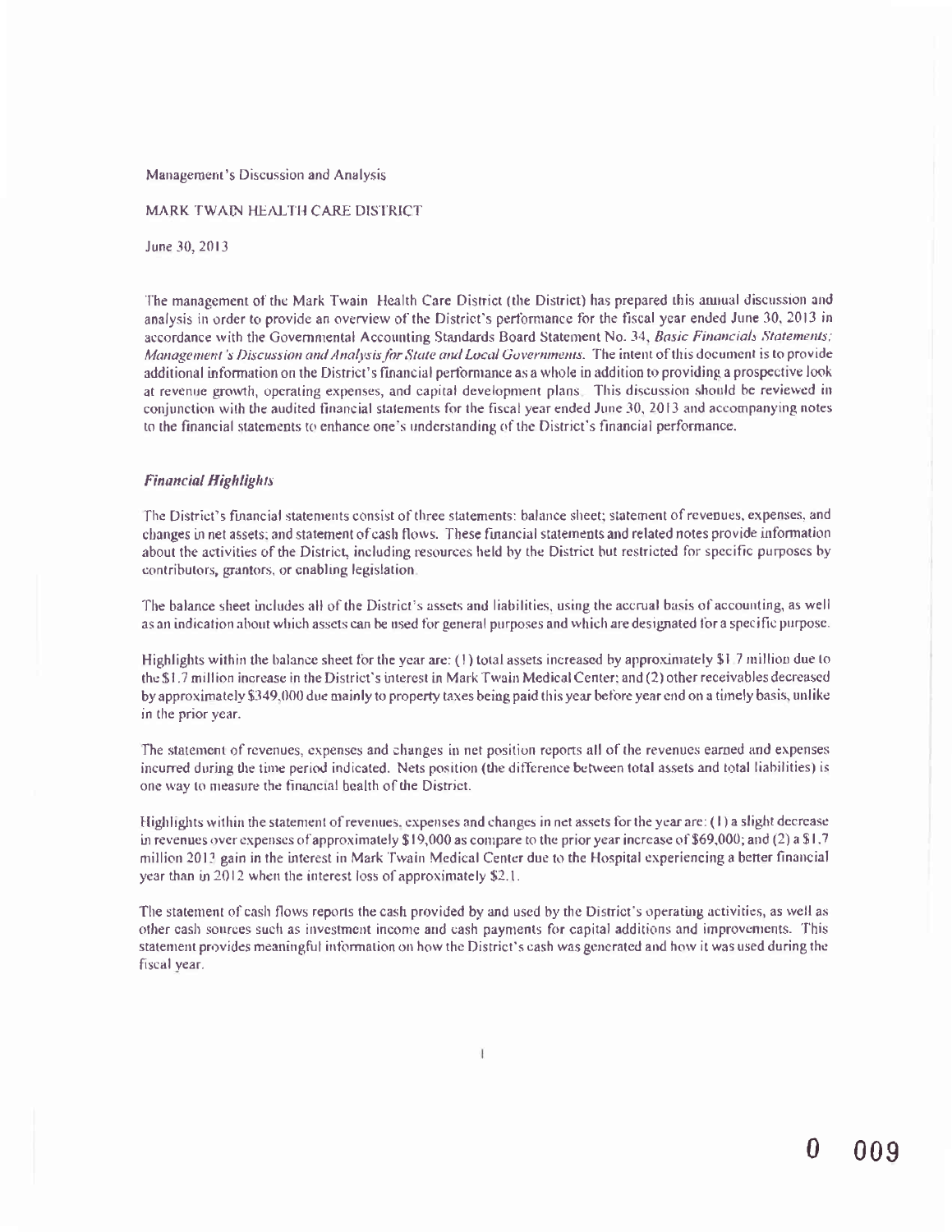#### Management's Discussion and Analysis (continued)

#### MARK TWAIN HEALTH CARE DISTRICT

#### **Cash and Investments**

For the fiscal year ended June 30, 2013, the District's operating cash and investments totaled \$2.3 million as compared to \$1.9 million in fiscal year 2012. At June 30, 2013, days cash on hand were 732 as compared to June 30, 2012 when days cash on hand were 632. The District maintains sufficient cash and cash equivalent balances to pay all short-term liabilities.

#### **Current Assets and Liabilities**

Current assets increased by \$57,016 due to an increase in cash and cash equivalents of \$395,703 and a decrease in other receivables of \$349,044 for reasons previously described. Accounts payable of the District decreased by \$3,770, only a slight difference. These changes produced a current ratio of 9.24 for June 30, 2013 as compared to 7.99 for June 30, 2012.

#### **Capital Assets**

Their were slight increases in property and equipment coupled with \$139,860 in depreciation expense for the year for a net decrease in capital assets of \$129,930. There were no construction in progress projects as of June 30, 2013 or June 30, 2012.

#### **District Revenues**

The District receives approximately 65% of its operating support from property taxes. These funds are used to support operations of the District. They are classified as operating revenue as the revenue is directly linked to the operations of the District. Property taxes are levied by the County on the District's behalf during the year, and are intended to help finance the District's activities during the same year. Amounts are levied on the basis of the most current property values on record with the County. Property taxes decreased slightly for the year.

The District also rents and/or leases hospital facilities, private office for physicians and land to various entities and individuals for purposes of supplying healthcare to the residents in the surrounding area. Rental income for the year was approximately the same.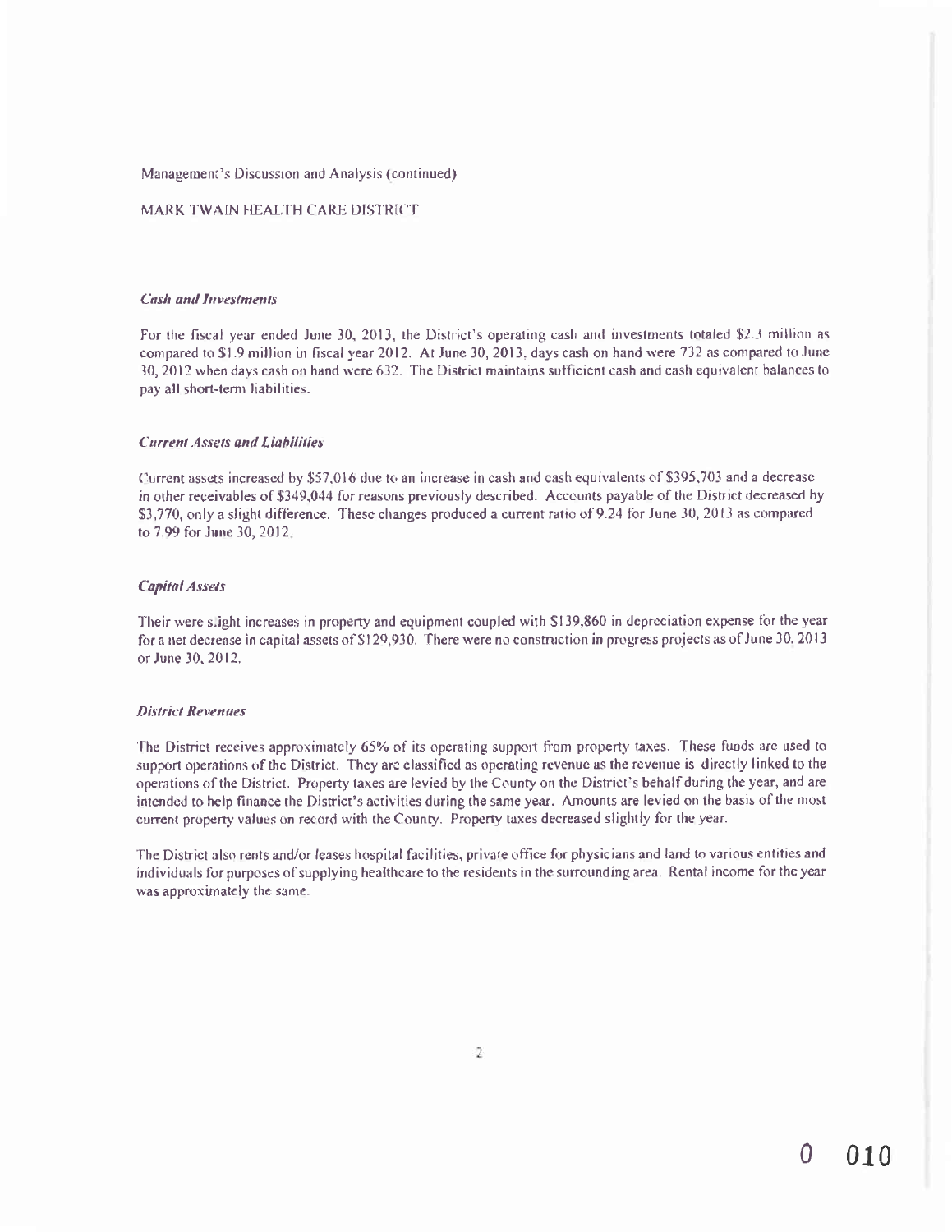#### Management's Discussion and Analysis (continued)

#### MARK TWAIN HEALTH CARE DISTRICT

#### **Operating Expenses**

Total operating expenses were \$1,304,000 for fiscal year 2013 compared to \$1,261,000 for the prior fiscal year. The 3.4% increase is mainly due primarily to:

A \$114,000 increase in professional fees due added interim CEO for 2013 and added legal fees in 2013 as the District is continuing to restructure certain agreements with Mark Twain Medical Center.

A \$115,000 decrease in utilities due mainly to better efficiencies and negotiations with Mark Twain Medical Center as to costs covered.

A \$35,000 increase in program and event expenses as more functions took place during the year.

#### **Economic Factors and Next Fiscal Year's Budget**

The District's board approved the fiscal year ending June 30, 2014 budget at a recent 2013 Board meeting. For fiscal year 2014, the District is budget has the following assumptions:

Property taxes were budgeted at the same levels of 2013 while rents increased slightly.

Utilities were budgeted to increase by 5%.

Professional fees and other operating expenses are expected to remain fairly consistent for the year as compared to 2013.

In order to increase the public awareness of health care expenditures, the District is continuing to restructure major agreements which will change the emphasis of District expenditures as they relate to the operations of the Mark Twain Medical Center.

#### $\theta$  $011$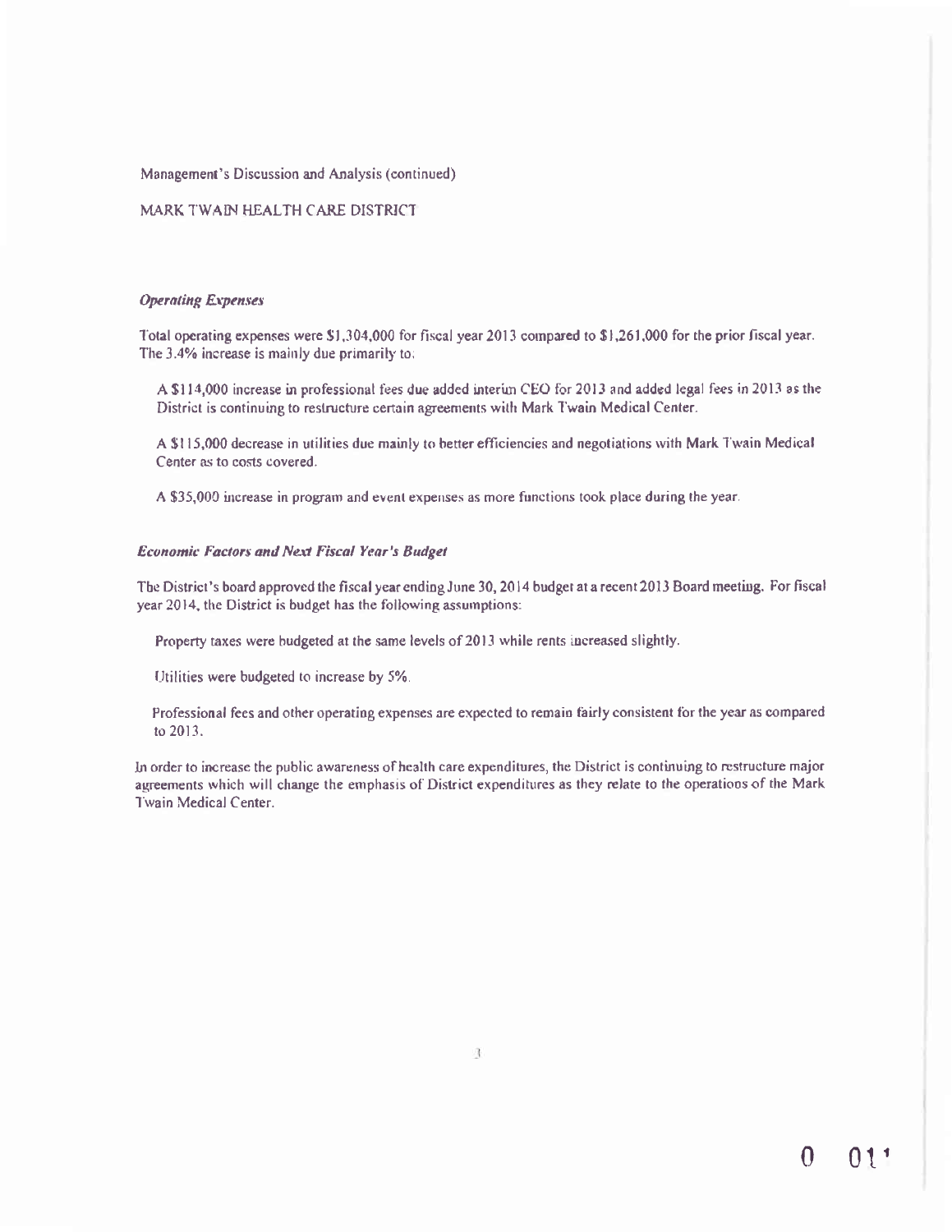# **TCA Partners, LLP**

A Certified Public Accountancy Limited Liability Partnership 1111 East Herndon Avenue, Suite 211, Fresno, California 93720. Voice (559) 431-7708 Fax: (559) 431-7685 Email: rictepa@aol.com

**Report of Independent Auditors** 

The Board of Directors Mark Twain Health Care District San Andreas, California

We have audited the accompanying financial statements of the Mark Twain Health Care District, (the District) which comprise the balance sheets as of June 30, 2013 and 2012, and the related statements of revenues, expenses and changes in net position, and cash flows for the years then ended, and the related notes to the financial statements.

#### Management's Responsibility for the Financial Statements

Management is responsible for the preparation and fair presentation of these financial statements in accordance with accounting principles generally accepted in the United States of America; this includes the design, implementation, and maintenance of internal control relevant to the preparation and fair presentation of financial statements that are free from material misstatement, whether due to fraud or error.

#### **Auditor's Responsibility**

Our responsibility is to express an opinion on these financial statements based on our audits. We conducted our audits in accordance with auditing standards generally accepted in the United States of America and the standards applicable to financial audits contained in Government Auditing Standards, issued by the Comptroller General of the United States. Those standards require that we plan and perform the audits to obtain reasonable assurance about whether the financial statements are free from material misstatement.

An audit involves performing procedures to obtain audit evidence about the amounts and disclosures in the financial statements. The procedures selected depend on the auditor's judgement, including the assessment of the risks of material misstatement of the financial statements, whether due to fraud or error. In making those risk assessments, the auditor considers internal control relevant to the District's preparation and fair presentation of the financial statements in order to design audit procedures that are appropriate in the circumstances, but not for the purpose of expressing an opinion on the effectiveness of the District's internal control. Accordingly, we express no such opinion. An audit also includes evaluating the appropriateness of accounting policies used and the reasonableness of significant accounting estimates made by management, as well as evaluating the overall presentation of the financial statements. We believe that the audit evidence we have obtained is sufficient and appropriate to provide a basis for our audit opinion.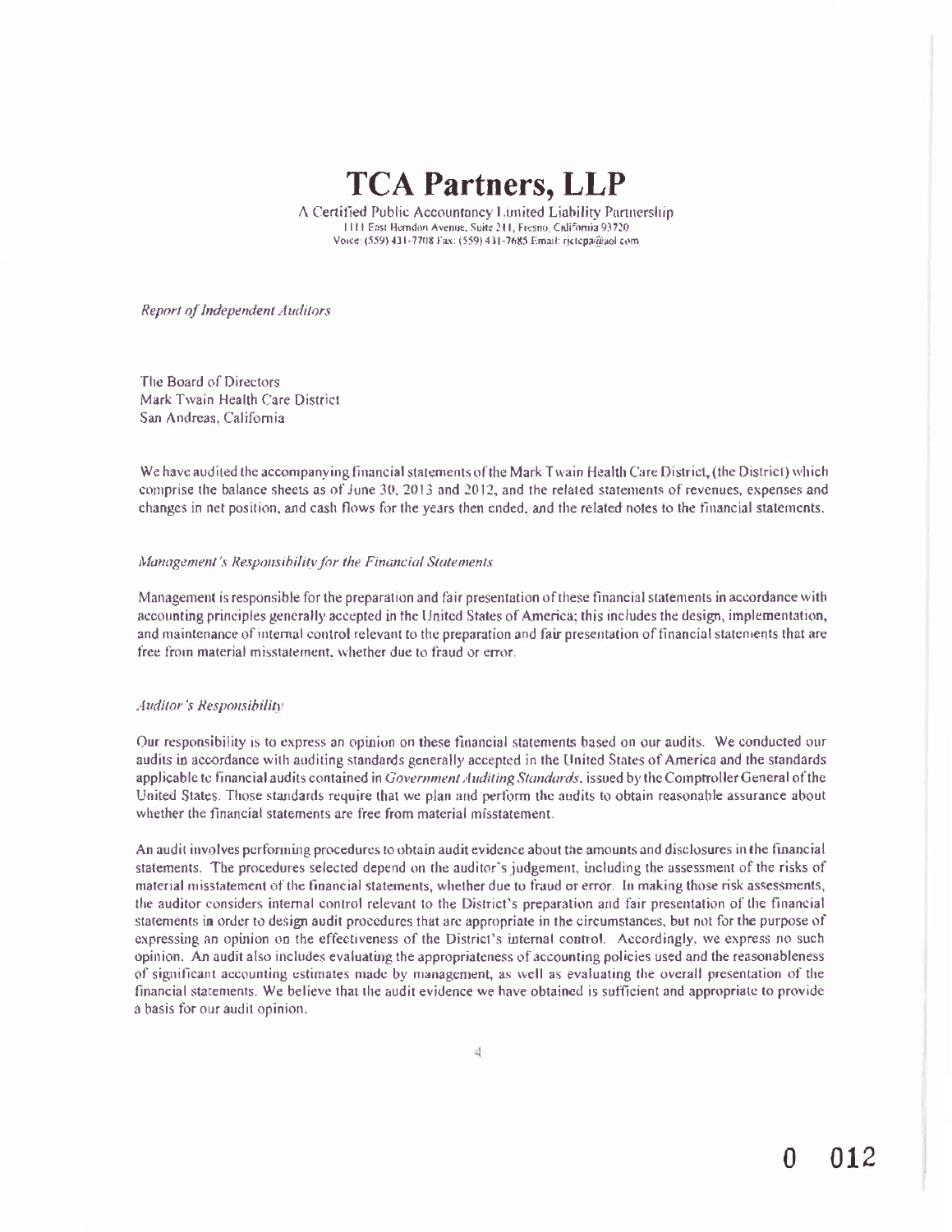#### Opinion

In our opinion, except for the matters discussed above, the financial statements referred to above present fairly, in all material respects, the financial position of the District at June 30, 2013 and 2012, and the results of its operations and its cash flows for the years then ended, in conformity with accounting principles generally accepted in the United **States of America.** 

#### **Supplementary Information**

Management's discussion and analysis is not a required part of the financial statements but is supplementary information required by accounting principles generally accepted in the United States of America. We have applied limited procedures, which consisted principally of inquiries of management regarding the methods of measurement and presentation of the supplementary information. However, we did not audit the information and express no opinion on it.

**7CA Partners. LLP** 

Fresno, California November 30, 2013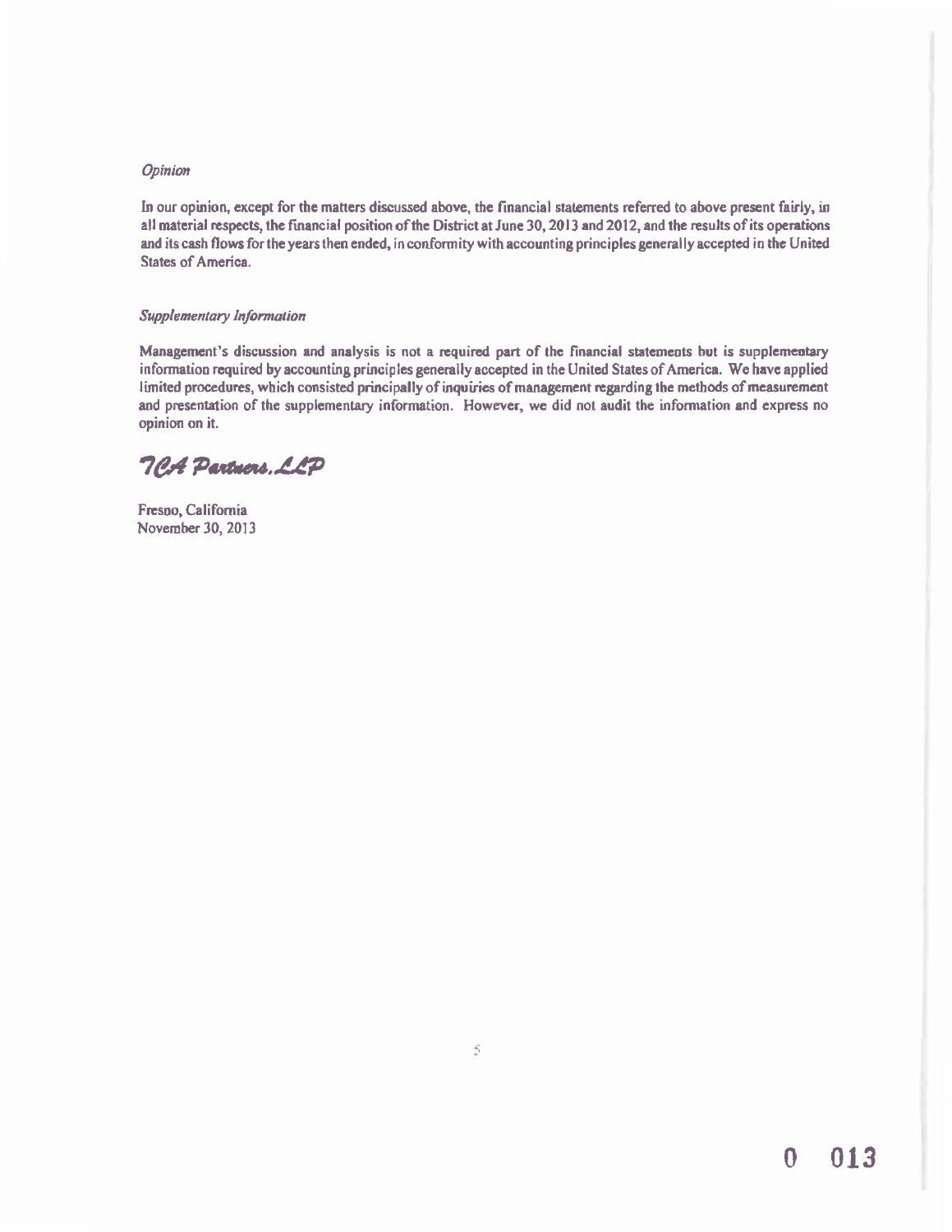#### **Balance Sheets**

# MARK TWAIN HEALTH CARE DISTRICT

|                                       | June 30      |                           |
|---------------------------------------|--------------|---------------------------|
|                                       | 2013         | 2012                      |
| <b>Assets</b>                         |              |                           |
| Current assets:                       |              |                           |
| Cash and cash equivalents             | \$2,333,290  | 1,937,587<br>$\mathbf{s}$ |
| Other receivables                     | 146,073      | 495,117                   |
| Prepaid expenses and deposits         | 16.803       | 6,446                     |
| <b>Total current assets</b>           | 2,496,166    | 2,439,150                 |
| Property and equipment:               |              |                           |
| Land                                  | 743.108      | 734,306                   |
| Land improvements                     | 150,308      | 150,308                   |
| Buildings and improvements            | 4,478,938    | 4,478,938                 |
| Equipment                             | 698,156      | 698,156                   |
|                                       | 6,070,510    | 6,061,708                 |
| Less accumulated depreciation         | (4,977,883)  | (4,839,151)               |
|                                       | 1,092,627    | 1,222,557                 |
| Interest in Mark Twain Medical Center | 19,104,121   | 17,351,523                |
| Other assets                          | 27,176       | 8,819                     |
| <b>Total assets</b>                   | \$22,720,090 | \$21,022,049              |
| <b>Liabilities and Net Position</b>   |              |                           |
| Current liabilities:                  |              |                           |
| Accounts payable and accrued expenses | 64,389<br>S  | 68,159<br>S               |
| Due to Mark Twain Medical Center      | 205.652      | 237,291                   |
| <b>Total current liabilities</b>      | 270,041      | 305,450                   |
| Unrestricted net position             | 22,450,049   | 20,716,599                |
| Total liabilities and net position    | \$22,720,090 | \$21,022,049              |

See accompanying notes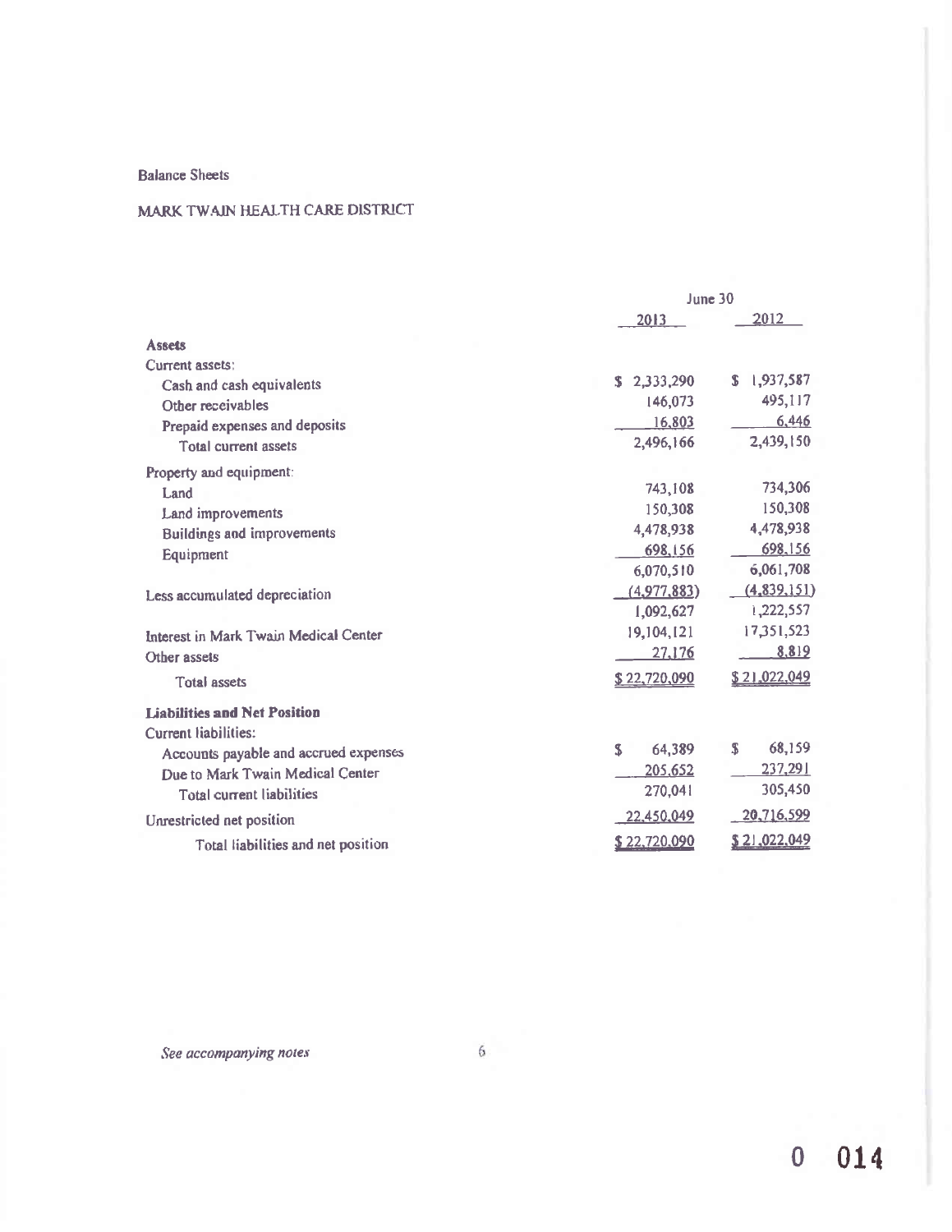## Statements of Revenues, Expenses and Changes in Net Position

## MARK TWAIN HEALTH CARE DISTRICT

|                                                      | Year Ended June 30 |               |
|------------------------------------------------------|--------------------|---------------|
|                                                      | $-2013$            | 2012          |
| <b>Revenues:</b>                                     |                    |               |
| <b>District taxes</b>                                | \$<br>815.095      | 844,885<br>S. |
| Rental income                                        | 459,419            | 462,600       |
| Interest and other income                            | 10,092             | 22,416        |
| Total revenues, gains and losses                     | 1,284,606          | 1,329,901     |
| <b>Expenses:</b>                                     |                    |               |
| <b>Administrative benefits</b>                       | 21,330             | 21,330        |
| <b>Professional fees</b>                             | 190.875            | 76,543        |
| Programs and events                                  | 89,592             | 54,763        |
| <b>Tenant services</b>                               | 42,000             | 42,000        |
| Medical office building rent                         | 198,615            | 193,542       |
| Utilities and phone                                  | 549,095            | 664,923       |
| Insurance                                            | 12,893             | 12,896        |
| Repairs and maintenance                              | 3,680              | 564           |
| Depreciation and amortization                        | 139,860            | 140,079       |
| Other operating expenses                             | 55,810             | 54,738        |
| <b>Total expenses</b>                                | 1,303,750          | 1,261,378     |
| Excess of revenues over expenses                     | (19, 144)          | 68,523        |
| <b>Nonoperating revenues (expenses):</b>             |                    |               |
| Gain (loss) in interest in Mark Twain Medical Center | 1,752.594          | (1,369,450)   |
| Increase (decrease) in net position                  | 1,733,450          | (1,300,927)   |
| Net position at the beginning of the year            | 20,716,599         | 22,017.526    |
| Net position at the end of the year                  | \$22,450,049       | \$20,716,599  |

See accompanying notes